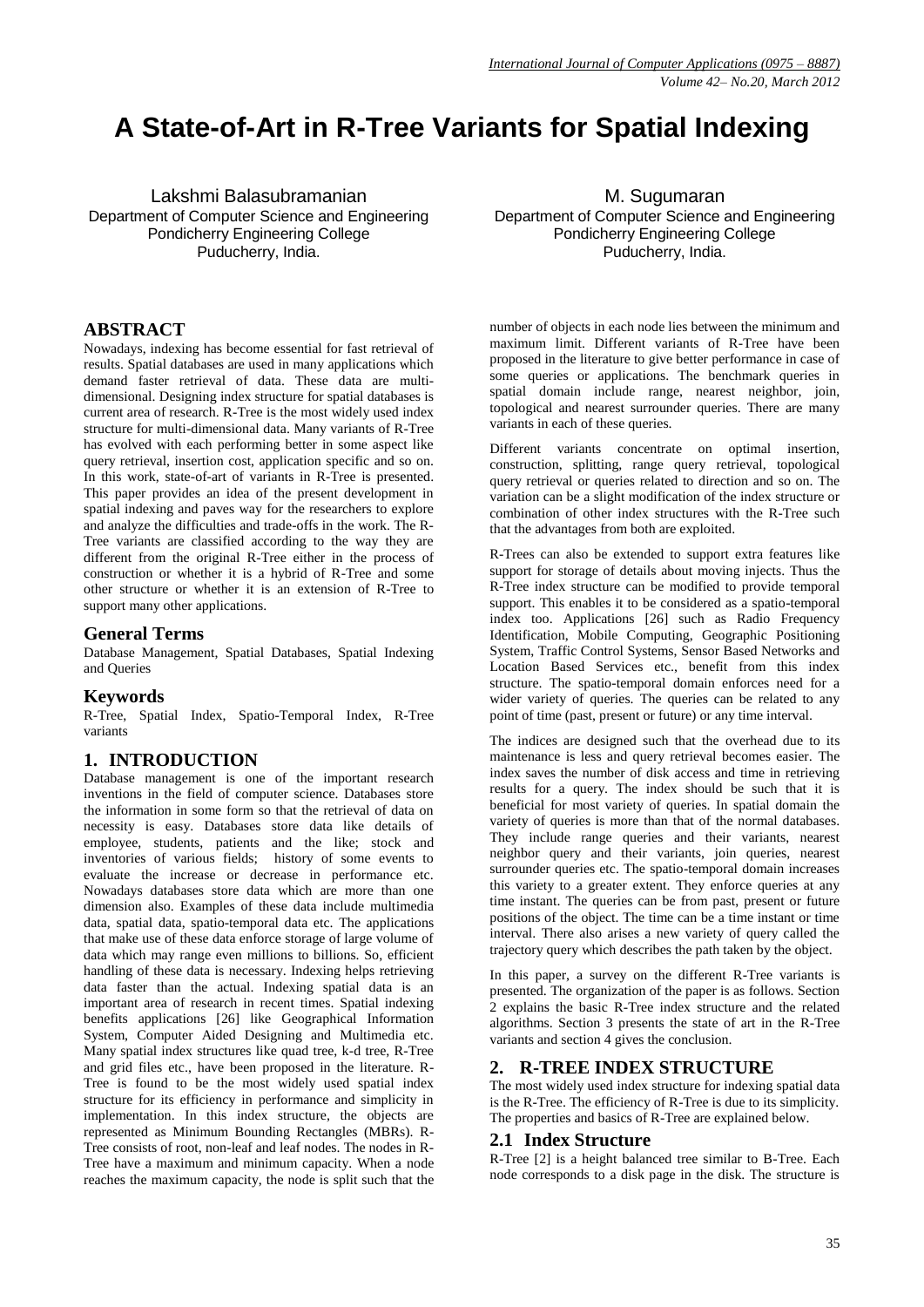designed such that a search requires visiting only a small number of nodes. The index is completely dynamic: the inserts and deletes can be intermixed with the searches.

The leaf nodes contain the unique identifier of the object, MBR of the object, and pointer to the actual data. MBR is the smallest rectangle that covers the object. The non-leaf nodes contain the MBR which covers all its children and pointer to the children. A set of properties [2] must be satisfied for the structure to be a valid R-Tree. The properties are:

If *M* is the maximum limit that a node can hold, then lower limit *m* should be such that  $m \leq \frac{M}{2}$ .

2

- Each leaf node should contain between *m* to *M* index records.
- Each index node should have between *m* to *M* children unless it is the root.
- The MBR should be the smallest rectangle that covers the total area covered by its children in the case of index nodes.
- The root node should have at least two children unless it is a leaf.
- All leaves must appear on the same level.

The data can be inserted, deleted and updated in the R-Tree. When the node reaches its maximum limit, the node is said to overflow and hence it is split such that the resulting structure satisfies the above properties. There exist many node splitting algorithms in the literature. Linear, quadratic [2],  $\overline{R}$ <sup>\*</sup> [4], branch grafting [26], 2-3 splitting [7] are some of them. The following section briefs the process of searching, insertion, deletion and updating of data to the node and splitting the node.

### **2.2 Searching, Inserting, Deleting,**

### **Updating and Splitting**

Inserting records to the R-Tree should be such that properties of the R-Tree are satisfied before and after the insertion. When a record is to be inserted and the tree has only one node, then insert the record to that node. If there is more than one node, then traverse the tree from top to bottom until a non leaf node which can accommodate the entry with least enlargement of MBR is obtained. Then insert the object and propagate the changes upto the root. The above case is fine if the number of entries lies between minimum and maximum limit. If on insertion the numbers of entries exceed the maximum limit, then the nodes are split such that each node has entries between minimum and maximum limit.

Searching records which lie within a given window is the most often used query. The tree is always traversed from top to bottom. The non-leaf records which overlap the given window are chosen during traversal for further exploration. This is done at every level until the leaf nodes are reached. The leaf nodes which overlap with the given window are the qualified records.

Deleting a record also should satisfy the properties before and after deletion. The particular record to be deleted is searched using the search algorithm. After the record is found, the record is deleted. The changes are then propagated upto the root. There are chances for underflow (i.e.) the number of records becomes less than that of the minimum capacity. During underflow, the nodes are merged to satisfy the properties. Updating a record involves deletion of the old values and insertion of new values.

### **3. R-TREE VARIANTS**

Variations of R-Tree evolve in the motive of increasing the performance in some aspect or to provide support to additional applications. In this work, the variants are categorized based on process change, hybridization and extension. The classification is given in Fig. 1. Each variant is described briefly and its purpose is mentioned. The following subsections presents on each category of classification.



## **Fig 1: Classification of R-Tree Variants**

### **3.1 Variations Based on Process Change**

Process change may refer to the change in the process during any step of construction. The variants include  $\overline{R}$  + Tree [3],  $\overline{R}$ <sup>\*</sup> Tree [4], Packed R-Tree [6], Buffer R-Tree [8], Priority R-Tree [24], X-Tree [10] and Multi Small Index [33]. Each differs from one another in their construction.

### *3.1.1 R + -Tree*

The  $R^+$ -Tree [3] variant was introduced in the motivation to increase search performance especially the point queries. It reduces the search cost by reducing the number of disk accesses needed to get the result. Overlap and coverage area are the two important concerns for search performance. The main concept of this variant is to have zero overlap. If any data rectangle at the lower level overlaps with another rectangle, it is decomposed into a collection of non overlapping sub-rectangles whose union makes up the original rectangle. The insertion algorithm should add the rectangle to more than one node by dividing into sub-rectangles during overlap. The deletion algorithm also needs to search the entire sub rectangles which make the original rectangle and delete all of them. Searching is made easy as the multi-path search due to overlap is avoided here. Splitting should be propagated both upward and downward for the stability of the tree.

### *3.1.2 R\*-Tree*

R-Tree concentrates mainly on minimization of area covered by it. There were many other aspects to be concentrated for best performance. The aspects are minimization of overlap,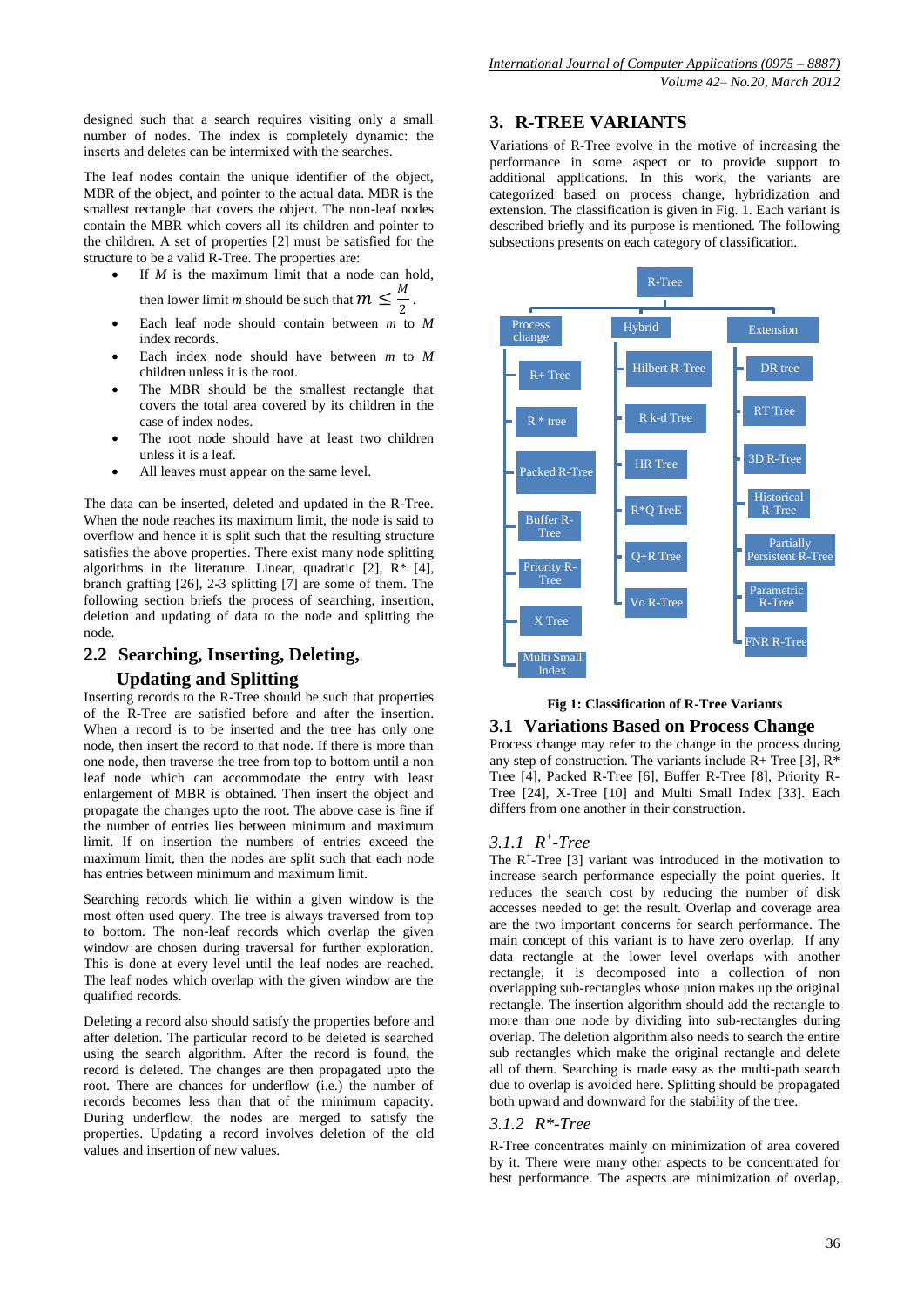area covered by the directory nodes (dead space should be minimum), margin (square gives the minimum margin for the given area) and maximizing storage utilization. The variant  $R^*$  [4] is built by incorporating a few changes in concepts to the basic R-Tree. The changes are 1) while choosing sub-tree, if the node is nonleaf and points to the leaf then minimum overlap (area is considered only during tie) enlargement is considered. If the non leaf node does not point to leaf then the node which needs least area enlargement is chosen. This increases the performance of small window queries on non uniform data. 2) Splitting is based on the goodness value which is determined by area, margin and overlap. The axis for split is chosen by margin value, in that axis, the distribution which has minimum overlap (area during ties) is chosen and split accordingly. 3) Since splitting is a costly process, splits are reduced by forced reinsertion. Whenever a node overflows, some entries (30%) of the overflowing node are reinserted into the tree. This improves storage utilization and shape of the nodes is more likely to be quadratic. R\*-Tree [27] was found to outperform R-Tree for all queries (especially queries with small window). It provides a good performance for join queries too.

#### *3.1.3 Packed R-Tree*

Packing [6], a bulk loading technique is used to populate the R-Tree. This technique is useful for static R-Trees. The packing algorithm first sorts the rectangles by x-coordinate of their centers. Then the rectangles is packed into groups such that all except the last group contains *c* rectangles. Calculate the MBR of each group and assign them to a node. The process is continued recursively. Hibert Packed R-Tree [7] and STR R-Tree [11] were derived from this basic approach. Hilbert Packed R-Tree uses the Hilbert value of the centroids of the rectangles for sorting. In STR R-Tree, the rectangles are first sorted by x co-ordinate of their centers and vertical slices are created. Then within each slice, the rectangles are sorted by their y co-ordinate and then packed into the node. STR R-Tree is found to have less overlap compared to other variants.

### *3.1.4 Buffer R-Tree*

Buffer R-Tree uses the buffering technique by exploiting the main memory and reduces the number of disk I/O operations. Using formulae and calculations in [8] buffers of calculated size are attached to all the nodes of the calculated level. Any operation to the tree can be performed in a lazy manner. In case of insertion, it need not take place immediately. The buffer at the root collects a block of rectangles. When the buffer becomes full, the next lower buffer node is searched to hold each of the rectangle that was present in the root buffer node which was full. This process continues until the data reaches the leaf node. Once it reaches the leaf node, the insertion takes place. This variant performs well for bulk insertion, deletion, updating and queries.

### *3.1.5 Priority R-Tree*

Priority R-Trees (PR-Tree) [24] were derived from Pseudo Priority trees. Pseudo Priority trees are similar to R-Tree in that the parent node stores the MBR enclosing all the MBRs of the children but they are not height balanced (leaves need not be in same level) and each node has degree equal to six. Each rectangle is considered as a four dimensional point  $(x_{min})$  $y_{min}$ ,  $x_{max}$ ,  $y_{max}$ ). Out of the six children for each node, four are called priority leaves which store the boundary rectangles (one stores the rectangles with  $x_{min}$ , the second with  $y_{min}$  and so on). The rest of two children recursively form pseudo priority trees. To derive a PR-Tree from a pseudo-PR-Tree, the PR-Tree has to be built into stages, in a bottom-up fashion. First, the leaves are created and the construction

proceeds to the root node. At stage *i*, first the pseudo-PR-Tree is constructed from the rectangles of this level. The nodes of level *i* in the PR-tree consist of all the leaves of pseudo PR tree formed at that stage (i.e) the internal nodes are discarded. The authors have provided worst case analysis for bulk loading and range query retrieval for *d* dimensions [24]. The PR-Tree provides worst-case optimality, because any other Rtree variant may require (in the worst case) the retrieval of leaves, even for queries that are not satisfied by any rectangle. The bulk-loading of a PR-Tree is slower than the bulk-loading of a packed 4D Hilbert tree. However, regarding query performance, for nicely distributed real data, PR-Trees perform similar to existing R-tree variants. In contrast, with extreme data, PR-Trees outperform all other variants, due to their guaranteed worst-case performance.

### *3.1.6 X-Tree*

X-Tree variant [10] supports indexing high dimensional data with less performance degradation. It uses the concept of super node and minimum overlap. When a node overflows, overlap factor for the split is calculated. If it is within the threshold then the nodes are split, otherwise the maximum capacity of the node is increased double its value (super node). The basic idea is that linear traversal gives better performance than multipath traversal due to overlap. This variation is same as R-Tree if there is no super node and linear if there is only one super node.

### *3.1.7 Multi Small Index*

Single Big Index is indexing the objects in whole data space. R-Tree is a Single Big Index (SBI). Multi Small Index (MSI) [33] is dividing the data space into many partitions and indexing each partition. MSI performs better in terms of disk accesses than SBI for small queries. The concept of MSI starts with dynamic recursive partitioning is as follows: There exists a user threshold which limits the number of objects. When the number of objects exceeds the threshold, the space is divided into four subspaces called quartiles. Then each quartile is checked for the threshold condition. If those quartiles exceed the threshold they are again divided into quartiles. The process continues until the quartiles contain objects less than the threshold. The subspaces with objects less than the threshold are called target spaces and R-Tree is constructed for each target space.

### **3.2 Hybrid Variations**

Variants were developed by combining the concepts of different index structures which may include quad trees [1], hash index, Hilbert curve, k-d Tree, R-Tree, R\*-Tree, Voronoi diagrams etc. The variants presented below are Hilbert R-Tree [7], R k-d Tree [28], R\*Q Tree [20], Q+R Tree [21], HR Tree [29] and Vo R-Tree [32].

### *3.2.1 Hilbert R-Tree*

The main idea behind this variant is that ordering of rectangles plays important role in efficiency. Space filling curves were used for this purpose and Hilbert curve was found to give the best results. The centers of the input data rectangles are considered as the Hilbert values. With these values the tree is formed. Each node has a field to store the maximum Hilbert value of its children. Searching procedure is similar to that of R-Tree. Insertion is done using the Hilbert value of the new rectangle as a key [7]. In this way after reaching the leaf the rectangle is inserted and the changes are propagated upto the root. The idea of deferred splitting is used. When a node overflows, the rectangles are inserted in the siblings. When the siblings too are full, then splitting takes place. Rather than traditional 1-2 splitting, 2-3, 3-4 and 4-5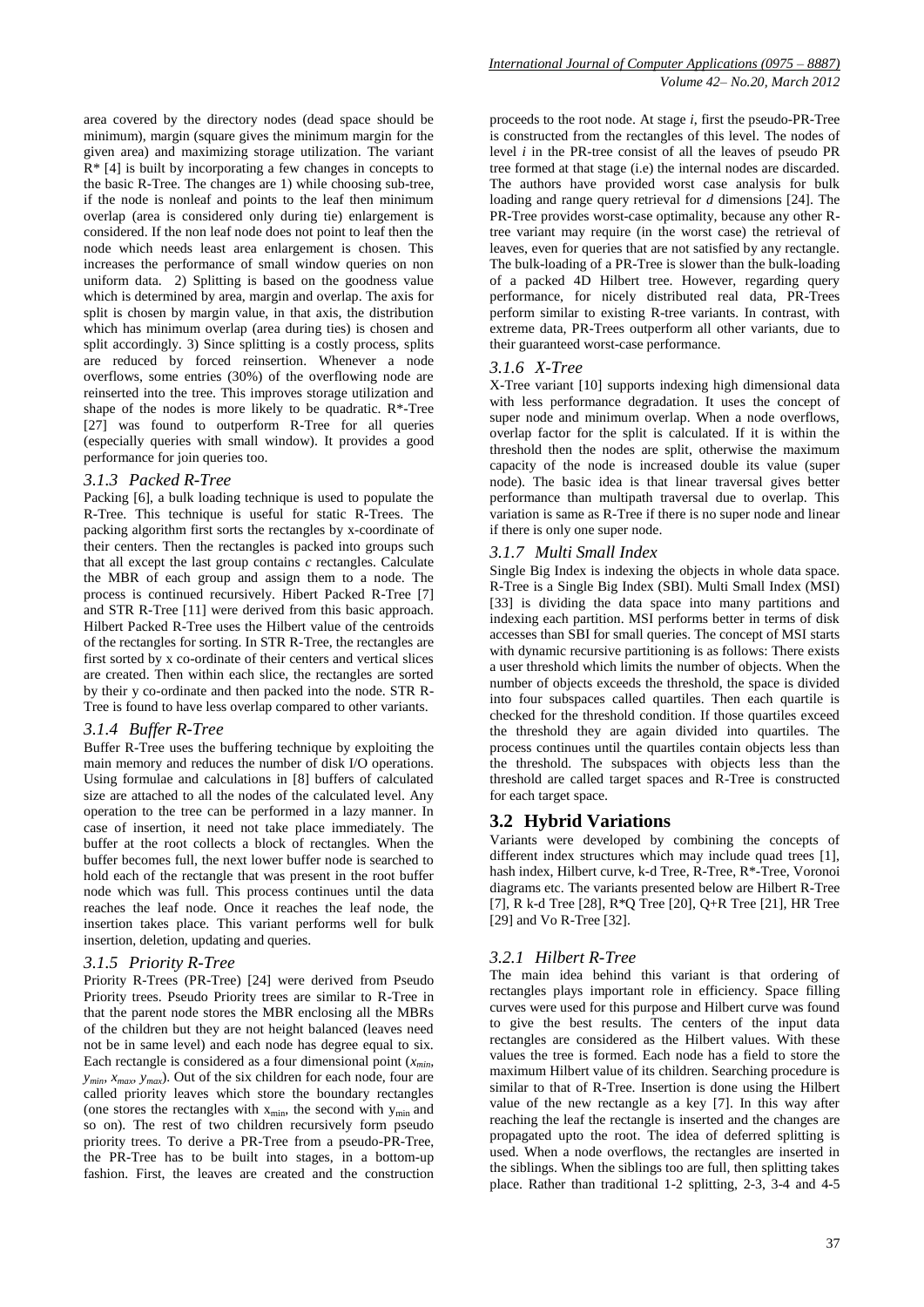splitting were tried and 2-3 splitting gave a trade-off between insertion speed and search speed. The Hilbert R-Tree supported around 28% saving in response time compared with the other variants.

#### *3.2.2 R k-d Tree*

This variant combines and takes advantage of both the space partitioning (SP) (kd tree) and data partitioning (DP) technique (R-Tree) and gives a fast intra node search. Fan-out is independent of dimensionality. The indexed space need not be mutually disjoint and split with overlap is allowed only when overlap free splits are found to cause costly cascading splits. The whole space is first space partitioned into different spaces. The space partition within each index node is represented by kd tree. Since kd trees can represent only non overlapping splits, kd tree structure is modified [28] to include the right side position of the left partition (*rsp*) and left side boundary of the right partition (*lsp*). When *lsp* and *rsp* are equal, then it shows no overlap, if they are different then it shows overlap. Now the k-d based representation is mapped to BR (Bounding Rectangle) representation (which supports overlap) so that the search, insert and delete algorithms of DP based techniques can be adopted.

#### *3.2.3 HR Tree*

HR Tree is based on the R-Tree and hash address sorting. Centre position of the data object is used to judge and adopt the hash table which links the parent and the child nodes together. Insertion, deletion and queries can quickly find the targeted node. CPU execution time is reduced. The hash address sorting is done by first calculating the centre of the outer most MBR, then sorting the values based on x coordinates and putting them in first level one dimensional hash table. Then calculate the inner layer MBR's centre which lie within the outer layer MBR. Sort based on x co-ordinates and put them in secondary one-dimensional hash table and make the pointers in first level to point them. The data objects are stored in last hash table. The HR Tree [29] is constructed by making the first level as root, the ones in the secondary level as the next level and the last level as leaf nodes.

#### *3.2.4 R\*Q Tree*

 $R*Q$  Tree [20] is a hybrid of both the  $R*$  variant and Quad tree. Variations and improvements to this tree also have been proposed. In conventional R\*Q Tree, the depth of 2 in quadtree will divide the index space into four index spaces, and each node of this quad-tree is connected with a sub-indexspace and a R-Tree. In addition, R\*Q tree can also be seen as a set of a group of R-Trees. However, there are two special cases: (1) when the depth of the quad-tree is 1, the R\*Q tree is  $R^*$ -Tree; (2) when the depth of the  $R^*$ -Tree is 1 or 0, the R\*Q-tree is null. An improvement [31][35] to this structure to avoid overlap is to maintain two pointers HP and VP (horizontal and vertical pointers) [35] to maintain list of objects which cannot be included fully in any area and intersect horizontal and vertical split line respectively. The improved version enhances query performance significantly. Lazy splitting and clustering is proposed [34] to enhance query performance and reduce the index cost. This version defers split by inserting entries to the neighbor nodes when the target node is full. After the neighbors also being filled, clustering is done to reorganize the objects.

#### *3.2.5 Q+R Tree*

This tree [21] combines Quad Tree and R-Tree and efficiently handless the moving objects. Quasi static (E.g. People moving within a building) and fast moving objects are separated by topography. Quasi static objects, though moving have a smaller velocity and thus the chance of getting out of present MBR is very less. The lazy update approach [18] is applied here. Thus R-Tree is constructed for the quasi static objects. Fast moving objects are indexed by quad tree even though fast moving, chances of moving out from the present quad tree is less. Since the R-Tree and Quad Tree space overlap, pointers from the leaves of quad tree point to the MBRs of the R-Tree. The pointers can point to any level of the R-Tree. Updates in this variant can be any combinations like within the same MBR in R-Tree, between MBRs in R-Tree, from R-Tree to Quad Tree, within same quadrant in Quad Tree, between different quadrants in R-Tree, from quad Tree to R-Tree. Most of the cases fall under the first type and thus overhead will be very less.

### *3.2.6 Vo R-Tree*

Vo R-Tree [32] is a hybrid of R-Tree and Voronoi diagrams and processes nearest neighbor queries very efficiently. Nearest neighbor query is answered in two phases in traditional R-Tree. First the R-Tree is searched hierarchically and the neighborhood of the result set is arrived. Second the R-Tree nodes intersecting with the search region of an initial answer are explored to find all the members of the result set. R-Trees are found to be efficient in the first step. But during the second step R-Tree results in searching more unnecessary nodes which do not contribute for the result set. Voronoi diagrams are efficient in exploring the nearest neighbor search region but arriving to the search region is slow in this method. Thus Vo R-Tree, the hybrid variety combines the advantage of both the methods and is very efficient in solving nearest neighbor queries. The Vo R-Tree is constructed as follows: R-Tree is constructed for the set of data points. Voronoi diagram is also constructed for the same set of data points. The leaf nodes of the R-Tree contain extra information regarding the location of voronoi neighbors and the vertices of voronoi cell of the data points.

### **3.3 Variations due to Extension of the Structure**

The R-Tree structure is extended to store additional information so that queries can be easily solved or additional applications can be supported. The trees include DR Tree [30], RT Tree [5], 3D R-Tree [10], Historical R-Tree [16], Partially Persistent R-Tree [17], Parametric R-Tree [14] and FNR R-Tree [23].

### *3.3.1 DR Tree*

The DR Tree [30] is based on direction relationship. The structure is slightly modified and is explained below. The centroid of the MBRs is calculated and the direction is calculated based on their positions. The root node is the outermost MBR of the query region centroid. The root node and the non leaf nodes have five children nodes *I, N, S, W* and *E* which store the internal nodes, north, south, west, east represent the nearest MBRs in the respective directions. During a k-nearest neighbor (k-NN) query, the node of the MBR containing the queried data object is obtained from the leaf node, if there exists data objects in its internal node; the distance is calculated, sorted and then put in the result set. The distance from the sibling nodes of the data object are calculated, sorted and added to the result queue. If the k-NN query is satisfied then the process is over, else the MBRs of all the queried regions are queried in the four directions of the MBR nodes until the condition is met. The DR Tree gives excellent results for k-NN queries by reducing the CPU time for retrieval.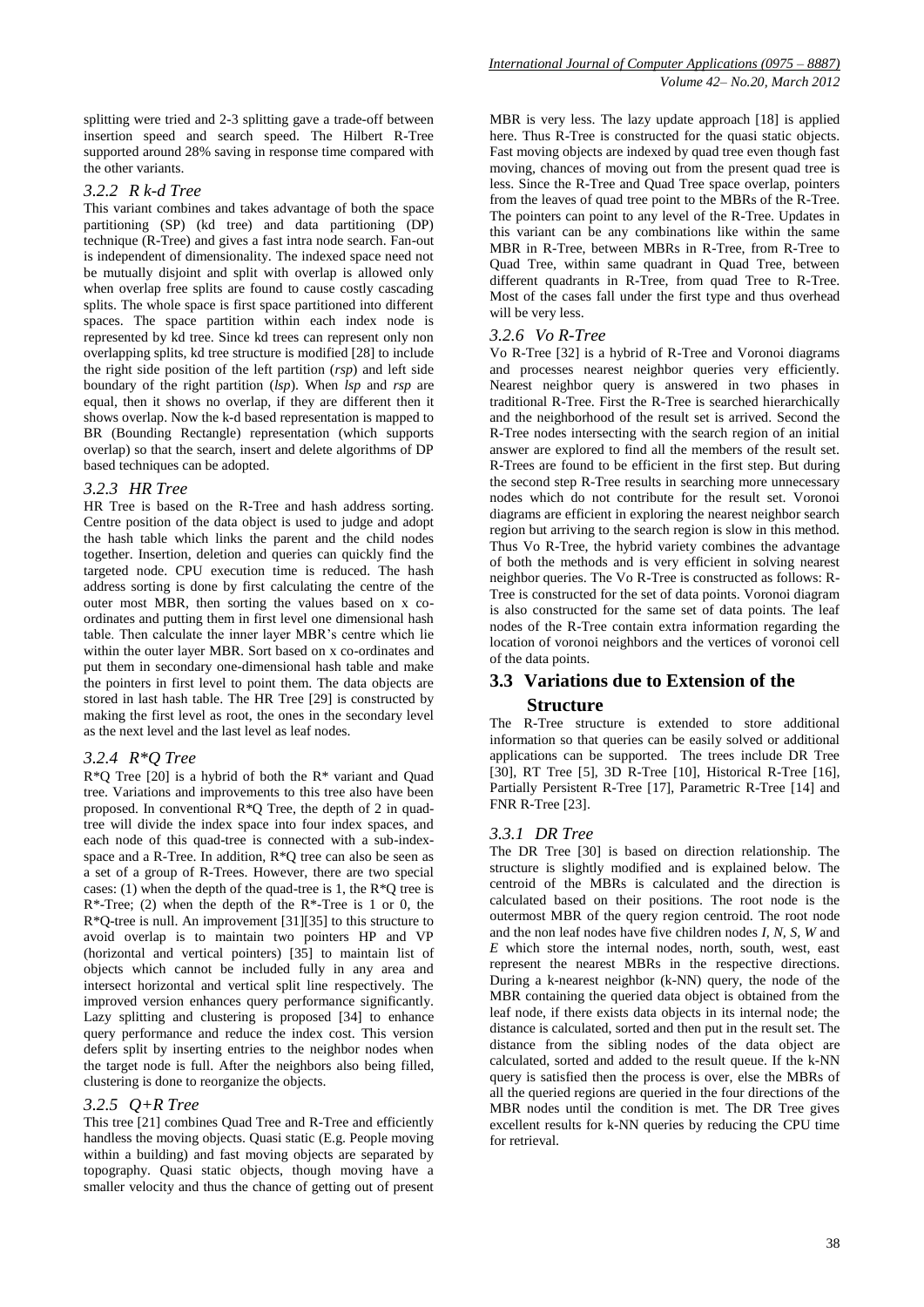### *3.3.2 RT Tree*

RT-Tree [5] is an extension of traditional R-Tree storing temporal information of the objects. Indexing is done based on spatial information. The temporal extent is added when the object is inserted. As long as the object does not change its position, the temporal extent is increased at every time instant. When the object changes its position at some other time instant, a new entry is inserted with the temporal extent initialized to this time instant. When the updates are frequent, more entries are added and more space is occupied. Since the tree is based on spatial information, temporal queries need considerable computation effort.

#### *3.3.3 3D R-Tree*

In 3D R-Tree [10], the MBRs are extended in the third temporal dimensional. This method suits only when the start and end time of the objects are known in prior. When the end time is not known, it can be a predicted time in future but this may cause pror performance. However this tree was found to be better in answering spatio-temporal queries than a variant in which 2D Tree was to maintain spatial information and 1D Tree was temporal information. In order to overcome the open boundary problem in 3D R-Tree, 2+3 R-Tree [13] was proposed. In this approach, two trees, a 2D R-Tree and a 3D R-Tree are maintained. The 2D R-Tree stores the spatial information and the 3D R-Tree stores the spatio-temporal information of the objects. The process is as follows: As long as the end time of the temporal extent of a particular object is not known, it is kept in the 2D R-Tree with its spatial and start-time information. Once the end-time of the object is known, then the object is moved from the 2D R-Tree to the 3D R-Tree. Thus, information about the present state of the object can be obtained from the 2D R-Tree and the past information can be obtained from the 3D R-tree.

### *3.3.4 Historical R-Tree*

Historical R-Trees [16] make use of the concept of overlapping trees. Whenever an update occurs, a new R-Tree is formed. Since updates are localized, most part of the R-Tree would be the same for both the versions. Maintaining separate physical R-Tree structures is not space efficient. Hence, R-Trees are maintained logically. Historiacal R-Trees can be viewed as acyclic graphs rather than separate structures. Queries can be answered by maintaining an array which points to the root of the underlying R-Trees. Once the desired R-Tree is found, then the process and performance is same as if the R-Tree is maintained physically. When the number of moving objects is large and their updates are frequent, then no common part among separate structures exists, so performance degrades. This variant outperforms 3D and 2+3 R-Trees.

### *3.3.5 Partially Persistent R-Tree*

Partially Persisten R-Tree (PPR Tree) is based on partial persistency [12]. As updates arrive only in the order of time, it can be performed on the last recorded instance of the object. PPR Tree [17] is an acyclic graph with each node serving as a root to the subsequent ephermal R-tree. Each data record has an insertion and deletion time. Internal nodes too maintain the evolution of their directories. A leaf or internal node entry is alive at any time instance within its life time interval. Leaf node or internal node is said to be alive until it is split. To improve I/O efficiency, there exists bound on number of alive entries that can be present in a node. When an update is to be performed at time instance *t*, the leaf where the update must be performed is searched by traversing only the alive entries. When the leaf is found for insertion operation, the object is inserted with the time interval (t, now) and for deletion

operation, the time interval of the previous version entry *now* is substituted by *t.*

#### *3.3.6 Parametric R-Tree*

Parametric R-Tree [17] is similar to R-Tree except that the MBR is parameterized. Both the spatial extent and the temporal extent of the object is considered. The Minimum Bounding Parametric Rectangle *r* can be defined as the parametric rectangle of *S* if it contains all the parametric rectangles of *S*. projection of *r* on space at any time instant is minimized. The parameters are x and y co-ordinate of the lower and upper boundaries as a function of *t* and the time bound for *t.* Insertion, Deletion, Splitting is similar to R-Tree but with small modifications which is described in [17]. Parametric R-Tree is found to have efficient I/O. Time Parameterised R-Tree (TPR-Tree) [15] includes the velocity bound so that the future positions of the object can be calculated from its present position and velocity. TPR\* Tree [22] is an improvement of TPR Tree and performs better in answering predictive queries. VCI R-Tree [19], another variant is a velocity constrained variant in which the maximum allowed speed for the object is stored along with it. During queries, due to false positives, a post processing step is necessary. An enhancement to this variant is to periodically re organize the tree to reduce the false positives.

### *3.3.7 FNR Tree*

Spatio-Temporal R-Trees consider free movement of objects. But in most applications, constraints exist in the underlying spatial network. Though constraint movement is a special case of free movement, severl optimizations can be done in constraint movement. FNR Tree [23] is a forest of R-Trees consisting of a 2D R-Tree which stores the spatial network and the 2D R-Tree organises set of 1D R-Trees which stores the objects. The 2D R-Tree does not change and only the 1D R-Tree only undergoes update. Each record in 1D R-Tree consists of ID line which identifies the segment of the spatial network, MBR and orientation. MON Tree [25] a variant of FNR Tree, uses 2D R-Tree instead of the 1D R-Tree for every leaf node of the 2D R-Tree which stores the spatial network.

### **4. CONCLUSION**

R-Tree is the most widely used spatial index structure serving many applications which demand multi-dimensional data. Many variants of R-Tree have been proposed so that some aspects of indexing may be improved or done efficiently. This paper presents a complete survey of all the variants of R-Tree. The variants are classified based on how they vary from the original. They are classified based on change in process, hybrid varity or extension to the existing to support additional applications. It is seen that R-Tree can also act as a spatiotemporal index.

### **5. REFERENCES**

- [1] Raphael A. Finkel and Jon Louis Bentley, "Quad Trees: A Data Structure for Retrieval on Composite Keys", Journal of Acts Informtica, vol.4, no.1, pp.1-9, 1974.
- [2] A. Guttman, "R-trees: A Dynamic Index Structure for Spatial Searching", Proceedings of the 1984 ACM SIGMOD *International Conference on Management of Data,* pp.47-57, 1984.
- [3] Timos K. Sellis, Nick Roussopoulos and Christos Faloutsos, "The R+-Tree: A Dynamic Index for Multi-Dimensional Objects‖, *Proceedings of 13th International Conference on Very Large Data Bases,* pp.507-518, 1987.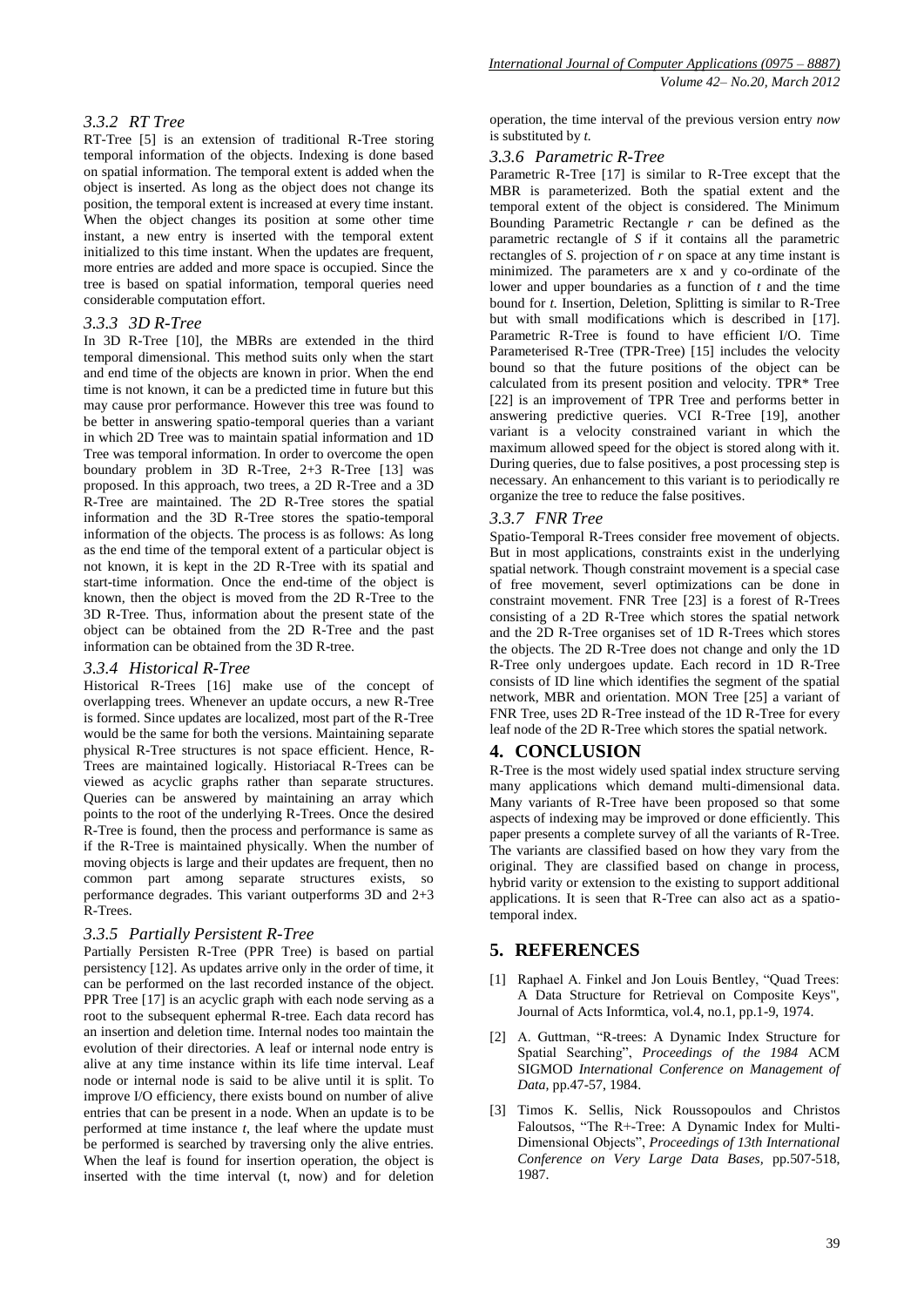- [4] N. Beckmann, H.-P. Kriegel, R. Schneider and B. Seeger, "The  $R^*$ -Tree: An Efficient and Robust Access Method for Points and Rectangles", Proceedings of the *ACM SIGMOD International Conference on Management of Data,* pp.322-331, 1990.
- [5] X. Xu, J. Han and W. Lu, "RT-Tree: An Improved R-tree Index Structure for Spatiotemporal Databases", *Proceedings of the 4th International Symposium on Spatial Data Handling*, pp.1040-1049, 1990.
- [6] I. Kamel and C. Faloutsos, "On Packing R-Trees", *Proceedings of the 2nd International Conference on Information and Knowledge Management*, pp. 490-499, 1993.
- [7] I. Kamel and C. Faloutsos, "Hilbert R-Tree An Improved R-tree using Fractals", Proceedings of the 20th *International Conference on Very Large Data Bases,*  pp.500-509, 1994.
- [8] L. Arge, "The Buffer Tree: A New Technique for Optimal I/O Algorithms‖, *Proceedings of the 4th International Workshop on Algorithms and Data Structures,* pp.334-345, 1995.
- [9] Stefan Berchtold, Daniel A. Keim and Hans-Peter Kriegei, "The X-tree: An Index Structure for High-Dimensional Data", *Proceedings of the 22nd International Conference on Very Large Data Bases,*  pp.28-39, 1996.
- [10] Y. Theodoridis, M. Vazirgiannis and T. Sellis, "Spatio-Temporal Indexing for Large Multimedia Applications", *Proceedings of the 3rd IEEE International Conference on Multimedia Computing and Systems*, pp.441-448, 1996.
- [11] S. Leutenegger, J.M. Edgington and M.A. Lopez, "STR -A Simple and Efficient Algorithm for R-Tree Packing", *Proceedings of the 13th IEEE International Conference on Data Engineering*, pp.497-506, 1997.
- [12] A. Kumar, V.J. Tsotras and C. Faloutsos, "Designing Access Methods for Bitemporal Databases", IEEE Transactions on Knowledge and Data Engineering, vol.10, no.1, pp.1-20, 1998.
- [13] M.A. Nascimento, J.R.O. Silva and Y. Theodoridis, ―Evaluation of Access Structures for Discretely Moving Points", Proceedings of the 1<sup>st</sup> International Symposium *on Spatiotemporal Database Management*, pp.171-188, 1999.
- [14] Mengchu Cai and Peter Revesz, "Parametric R-Tree: An Index Structure for Moving Objects", *Proceedings of the 10th International Conference on Management of Data*, 2000.
- [15] S. Saltenis, C.S. Jensen, S. Leutenegger and M. Lopez, "Indexing the Positions of Continuously Moving Objects‖, *Proceedings of ACM SIGMOD Conference on Management of Data*, pp.331-342, 2000.
- [16] Y. Tao and D. Papadias, "Efficient Historical R-Trees", *Proceedings of the 13th International Conference on Scientific and Statistical Database Management*, pp.223- 232, 2001.
- [17] G. Kollio et.al., "Indexing Animated Objects Using Spatiotemporal Access Methods", IEEE Transactions on

Knowledge and Data Engineering, vol.13, no.5, pp.758- 777, 2001.

- [18] Dongseop Kwon, Sangjun Lee and Sukho Lee, "Indexing the Current Positions of Moving Objects Using the Lazy Update R-tree‖, *Proceedings of the 3rd International Conference on Mobile Data Management*, pp.113–120, 2002.
- [19] S. Prabhakar et.al., "Query Indexing and Velocity Constrained Indexing: Scalable Techniques for Continuous Queries on Moving Objects", IEEE Transactions on Computers, vol.51, no.10, pp.1124- 1140, 2002.
- [20] Jianhua Qiu, Xuebing Tang and Huaguo Huang, "An Index Structure based on Quad-Tree and R\*-Tree—R\*Q-Tree", Journal of Computer Applications, vol.23, no.8, pp.124-126, 2003.
- [21] Y. Xia and S. Prabhakar, "Q+R-Tree: Efficient Indexing for Moving Object Databases", Proceedings of  $8<sup>t</sup>$ *h International Conference on Database Systems for Advanced Applications*, pp.175-182, 2003.
- [22] Yufei Tao, Dimitris Papadias and Jimeng Sum, "The TPR\*-tree: An Optimized Spatio-Temporal Access Method for Predictive Queries", Proceedings of the 29th *International Conference on Very Large Data Bases,* pp.790-801, 2003.
- [23] E. Frentzos, "Indexing Objects Moving on Fixed Networks‖, *Proceedings of the 8th International Symposium on Spatial and Temporal Databases*, pp.289- 305,2003.
- [24] L. Arge, M. deBerg, H.J. Haverkort and K. Yi, "The Priority R-Tree: A Practically Efficient and Worst-Case Optimal R-Tree", Proceedings of ACM SIGMOD *Conference on Management of Data*, pp.347-358, 2004.
- [25] V.T. Almeida and R.H. Guting, "Indexing the Trajectories of Moving Objects in Networks", *Proceedings of the 16th International Conference on Scientific and Statistical Database Management*, pp.115- 118, 2004.
- [26] Yannis Manolopoulos, Alexandros Nanopoulos, Apostolos N. Papadopoulos and Yannis Theodoridis, R-Trees: Theory and Applications, London: Springer, 1st Edition, 2006.
- [27] TAN Ning and SHI Yue-xiang, "Optimization Research of Multi-Dimensional Indexing Structure of  $R*-Tree$ , *Proceedings of the International Conference on Information Technology and Applications,* pp.612-615, 2009
- [28] P. Anandha Kumar et.al., "Location Based Hybrid Indexing Structure - R k-d Tree", Proceedings of the 1st *International Conference on Integrated Intelligent Computing,* pp.140-145, 2010.
- [29] Guobin Li and Jine Tang, "A New HR-Tree Index based on Hash Address―, *Proceedings of the 2nd International Conference on Signal Processing Systems*, pp.35-38, 2010.
- [30] Guobin Li and Jine Tang, "A New DR-tree K-Nearest Neighbor Query Algorithm based on Direction Relationship‖, *Proceedings of the International*